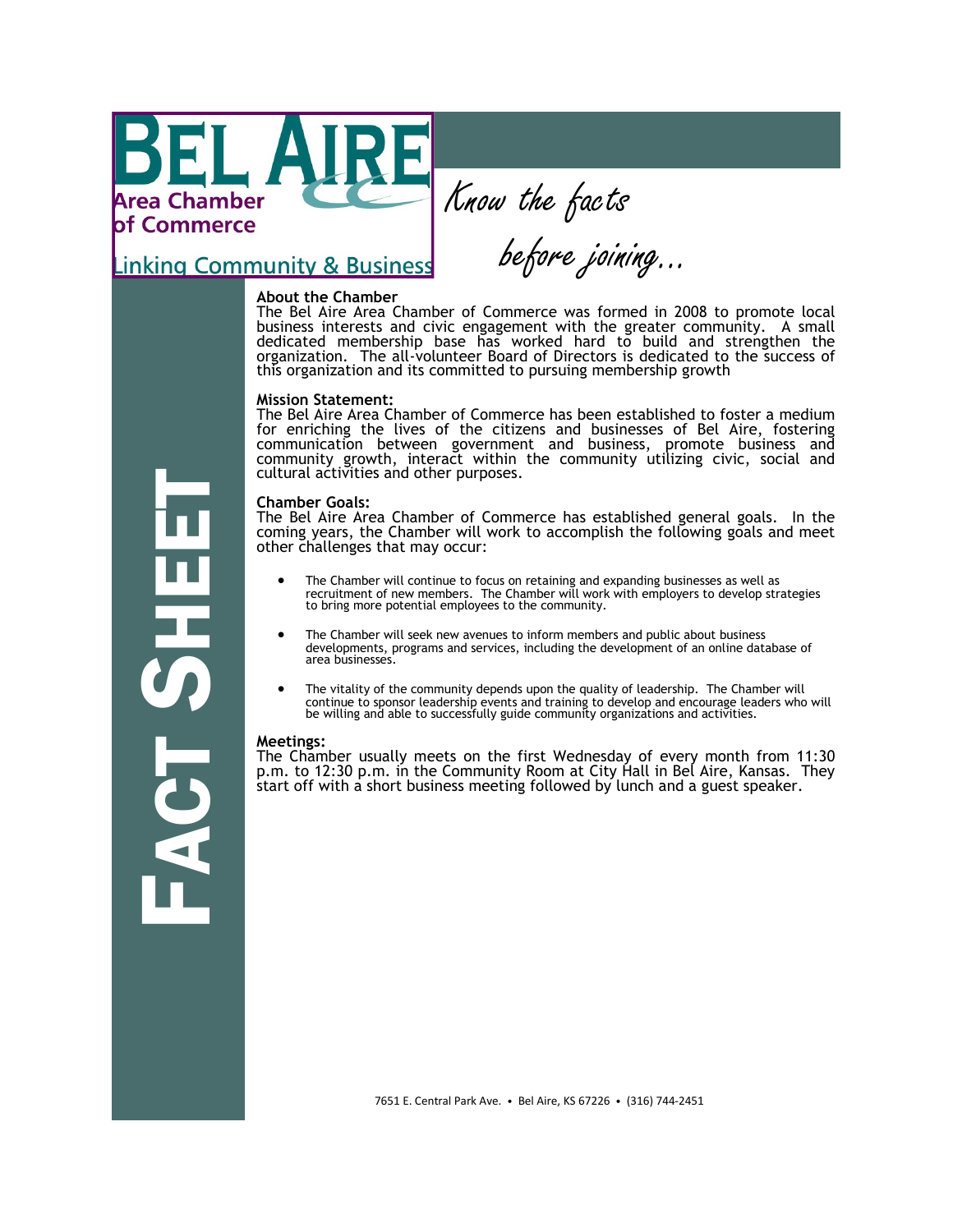Area Chamber **of Commerce** 

Join the Chamber and

<u>Linking Community & Business</u>

enjoy the benefits...

The Bel Aire Area Chamber of Commerce has many benefits to offer your business. We are also a new and growing organization open to change and incorporating new ideas into our services offered.

# **Networking Opportunities**

The Bel Aire Area Chamber of Commerce provides a great opportunity to meet other area business leaders and build mutually beneficial relationships. Business referrals from the Chamber and it's members can dramatically increase business.

#### **Business Directory**

All members of the Chamber will be included in the Bel Aire Area Business Directory. The online directory allows potential customers to quickly find your business and contact information.

# **Sponsorship & Advertising**

Chamber members have the opportunity to give back by sponsoring community -wide events. Sponsorship is an easy way to support the local community and raise awareness of your business.

#### **Access to Government Officials**

Get the inside scoop on government programs and policies that could effect your business as officials from all levels of government provide insight into what changes your business might face.

#### **Recognition & Awards**

The Chamber staff is always working to find awards and opportunities for our members to gain recognition. We recently nominated members for the Kansas Business Award. The Chamber searches for these opportunities so you don't have to.

# **Guest Speakers/Tours**

Routinely members have access to industry leaders through our guest speakers or planned tours of local organizations or area businesses. The Chamber brings in relevant helpful speakers to address issues currently facing our members. If you have a topic you would like to see covered, please send that suggestion to a current board member.

BENEFITS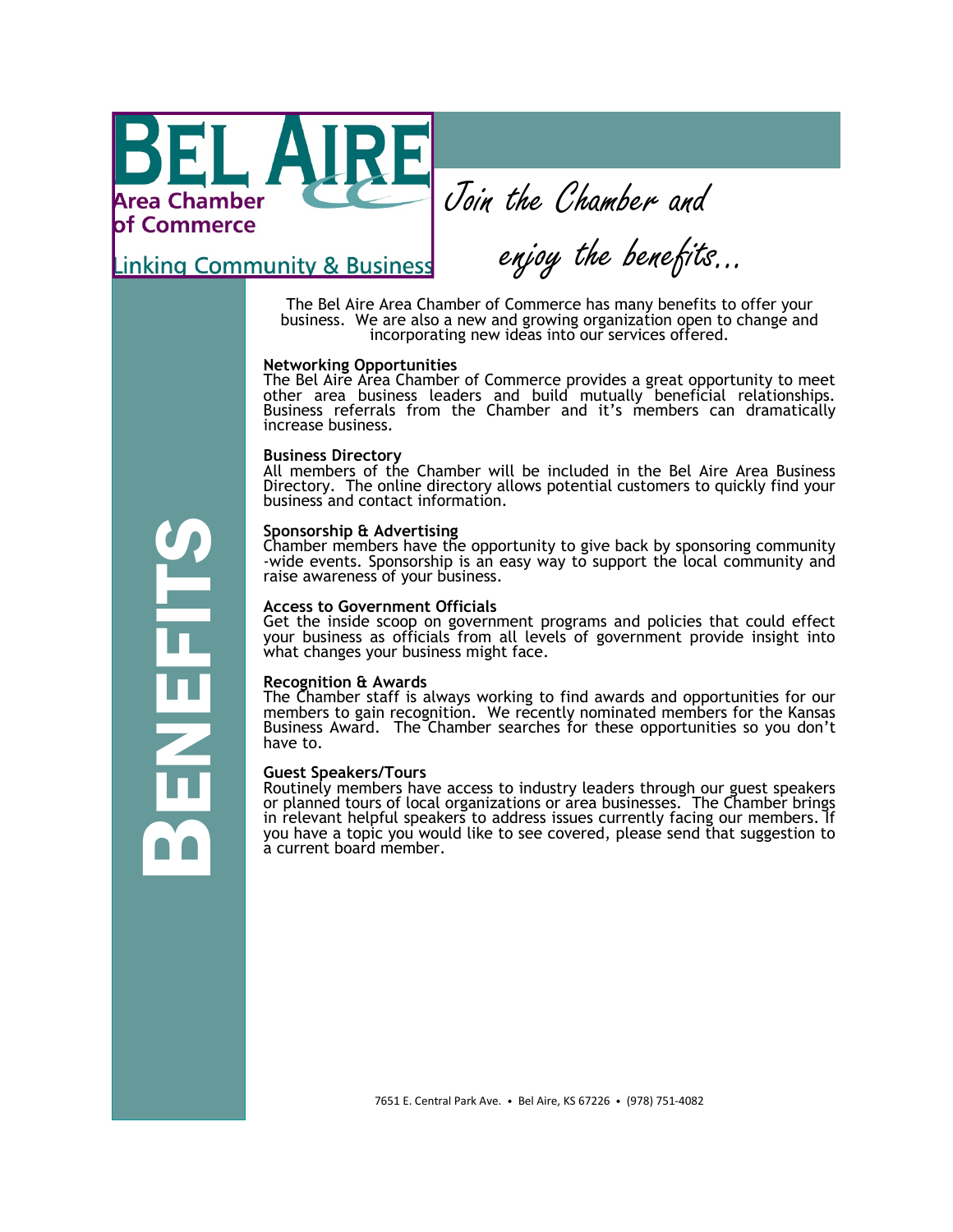LA **Area Chamber** of Commerce

Know the value

**Linking Community & Business** 

MEMBERSHIP

of a membership...

#### **Becoming a Member**

Membership is open to any organization, business or individual who supports the goals and mission of the Bel Aire Area Chamber of Commerce. Membership dues are due when an individual or organization joins the Chamber, and they will be good for the remainder of the calendar year. Each January member organizations pay their dues for the year based on the number of employees of the organization. Dues are not prorated by date of membership application.

| 2022 Fee Schedule              |                                   |  |
|--------------------------------|-----------------------------------|--|
| \$25.00 / yr.                  | Non-buisness                      |  |
| \$50.00 / yr.                  | 1-5 Employees                     |  |
| \$100.00 / yr.                 | 6-10 Employees                    |  |
| \$150.00 / yr.                 | 11-15 Employees                   |  |
| \$200.00 / yr.<br>\$250.00/yr. | 16-25 Employees<br>26 + Employees |  |

If you are interested in becoming a member of the Bel Aire Area Chamber of Commerce, please fill out the form and submit to the address below with the appropriate dues amount.

Bel Aire Area Chamber of Commerce 7651 E. Central Park Ave. Bel Aire, KS 67226

# **Questions? Contact one of our board members:**

Chamber President Chamber Secretary Gary O'Neal Amy McDermott

Chamber Vice President Freasurer<br>Kim Madison Freasurer President Changy Pr

Chamber Executive Director Amy McDermott Belaire.chamber@gmail.com amymcdermott185@yahoo.com

Vianey Pena vpena@stryvbank.com